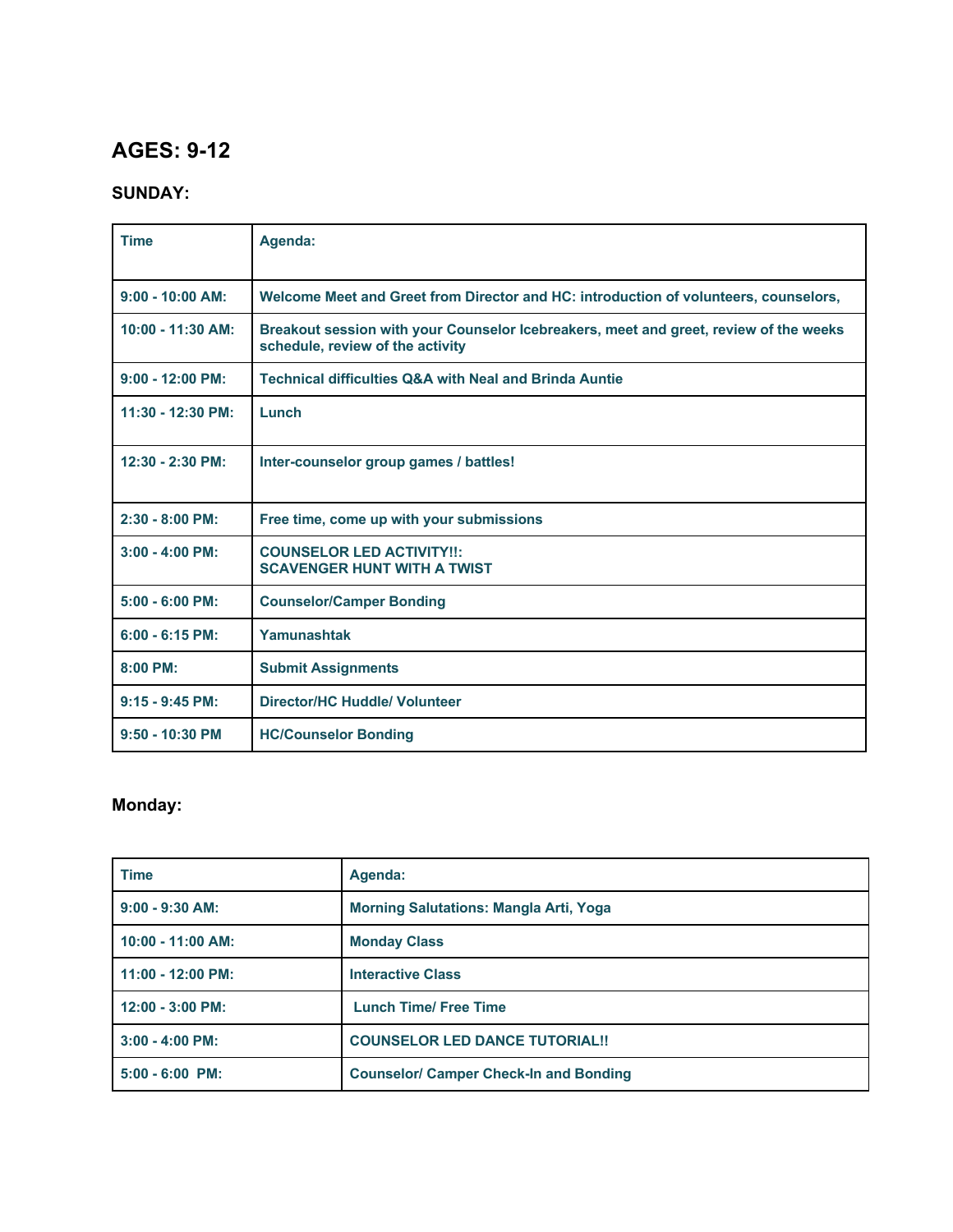| $6:00 - 6:15$ PM:                      | Yamunashtak                              |
|----------------------------------------|------------------------------------------|
| $4:00 - 5:00$ PM:<br>$6:15 - 8:00$ PM: | Free time, come up with your submissions |
| $8:00$ PM:                             | <b>Submit Assignments</b>                |
| $9:15 - 9:45$ PM:                      | Director/HC Huddle/ Volunteer            |

# **Tuesday:**

| <b>Time</b>                            | Agenda:                                       |
|----------------------------------------|-----------------------------------------------|
| $9:00 - 9:30$ AM:                      | <b>Morning Salutations: Mangla Arti, Yoga</b> |
| 10:00 -11:00 AM:                       | <b>Tuesday Class</b>                          |
| 11:00 - 12:00 PM:                      | <b>Interactive Class</b>                      |
| 12:00 - 3:00 PM:                       | <b>Lunch Time / Free Break</b>                |
| $3:00 - 4:00$ PM:                      | <b>COUNSELOR LED COOKING CLASS!</b>           |
| $5:00 - 6:00$ PM:                      | <b>Counselor/ Camper Check-In and Bonding</b> |
| $6:00 - 6:15$ PM:                      | Yamunashtak                                   |
| $4:00 - 5:00$ PM:<br>$6:15 - 8:00$ PM: | Free time, come up with your submissions      |
| $8:00$ PM:                             | <b>Submit Assignments</b>                     |
| $9:15 - 9:45$ PM:                      | <b>Director/HC Huddle/ Volunteer</b>          |
| $9:50 - 10:00$ : PM                    | <b>HC/Counselor Meeting</b>                   |

### **Wednesday:**

| <b>Time</b>         | Agenda:                                       |
|---------------------|-----------------------------------------------|
| $9:00 - 9:30$ AM:   | <b>Morning Salutations: Mangla Arti, Yoga</b> |
| $10:00 - 11:00$ AM: | <b>Wednesday Class</b>                        |
| $11:00 - 12:00$ PM: | <b>Interactive Class</b>                      |
| $12:00 - 3:00$ PM:  | <b>Lunch Time/ Free Time</b>                  |
| $3:00 - 4:00$ PM:   | <b>CRAFTY COUNSELOR CLASS!!</b>               |
| $5:00 - 6:00$ PM:   | <b>Counselor/ Camper Check-In and Bonding</b> |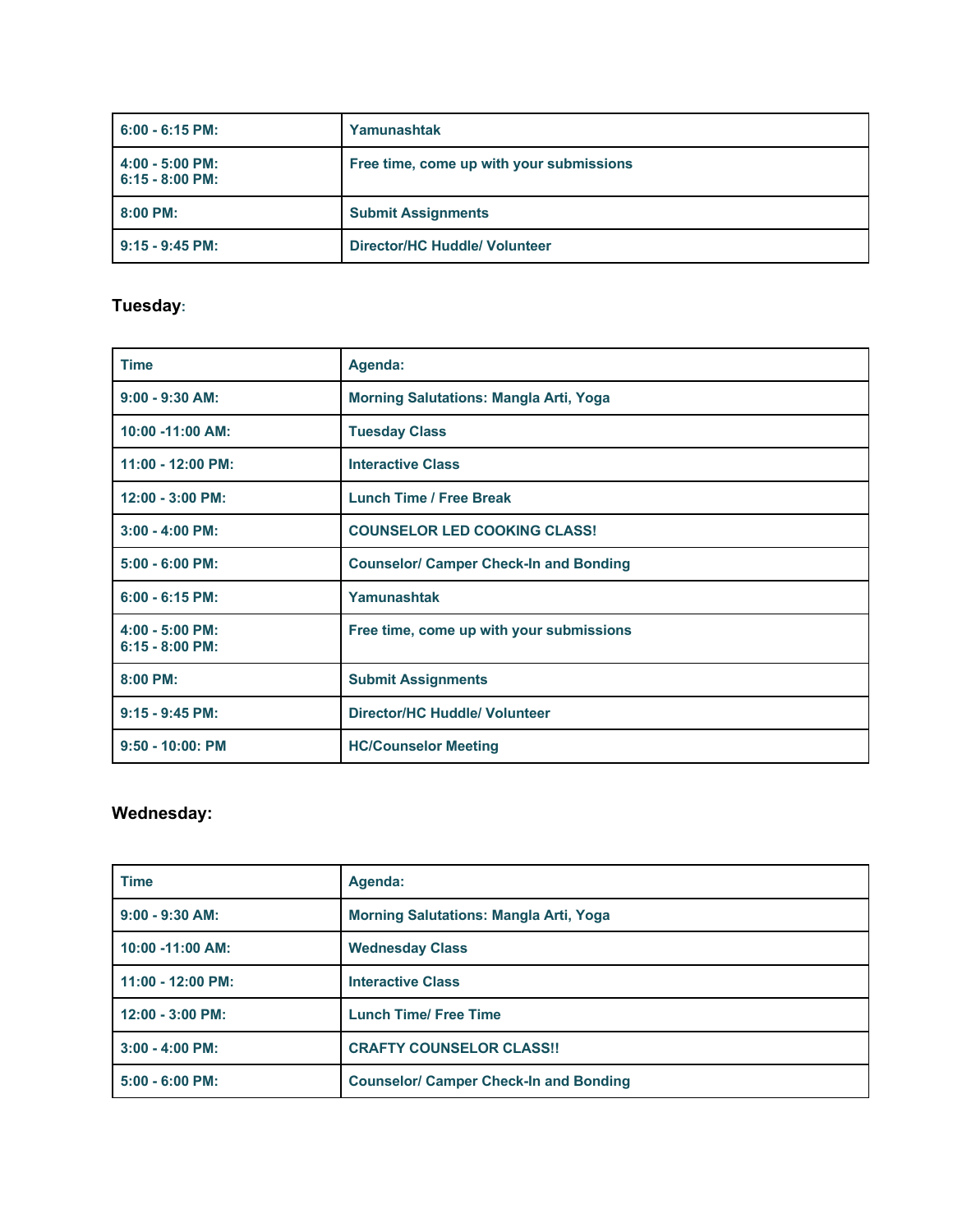| $6:00 - 6:15$ PM:                      | Yamunashtak                              |
|----------------------------------------|------------------------------------------|
| $4:00 - 5:00$ PM:<br>$6:15 - 8:00$ PM: | Free time, come up with your submissions |
| $8:00$ PM:                             | <b>Submit Assignments</b>                |
| $9:15 - 9:45$ PM:                      | Director/HC Huddle/ Volunteer            |

# **Thursday:**

| <b>Time</b>                            | Agenda:                                       |
|----------------------------------------|-----------------------------------------------|
| $9:00 - 9:30$ AM:                      | <b>Morning Salutations: Mangla Arti, Yoga</b> |
| $10:00 - 11:00$ AM:                    | <b>Thursday Class</b>                         |
| $11:00 - 12:00$ PM:                    | <b>Interactive Class</b>                      |
| $12:00 - 3:00$ PM:                     | <b>Lunch Time/ Free Time</b>                  |
| $3:00 - 4:00$ PM:                      | <b>TED TALK: COUNSELOR LED!</b>               |
| $5:00 - 6:00$ PM:                      | <b>Counselor/ Camper Check-In and Bonding</b> |
| $6:00 - 6:15$ PM:                      | Yamunashtak                                   |
| $4:00 - 5:00$ PM:<br>$6:15 - 8:00$ PM: | Free time, come up with your submissions      |
| 8:00 PM:                               | <b>Submit Assignments</b>                     |
| $9:15 - 9:45$ PM:                      | <b>Director/HC Huddle/ Volunteer</b>          |
| $9:50 - 10:00$ PM:                     | <b>HC/Counselor Meeting</b>                   |

# **Friday:**

| <b>Time</b>                | Agenda:                                       |
|----------------------------|-----------------------------------------------|
| $9:00 - 9:30$ AM:          | <b>Morning Salutations: Mangla Arti, Yoga</b> |
| 10:00 -11:00 AM:           | <b>Friday Class</b>                           |
| $11:00 - 12:00 \text{ PM}$ | <b>Interactive Class</b>                      |
| $12:00 - 3:00$ PM:         | <b>Lunch Time/ Free Time</b>                  |
| $3:00 - 4:00$ PM:          | <b>OPEN FORUM!</b>                            |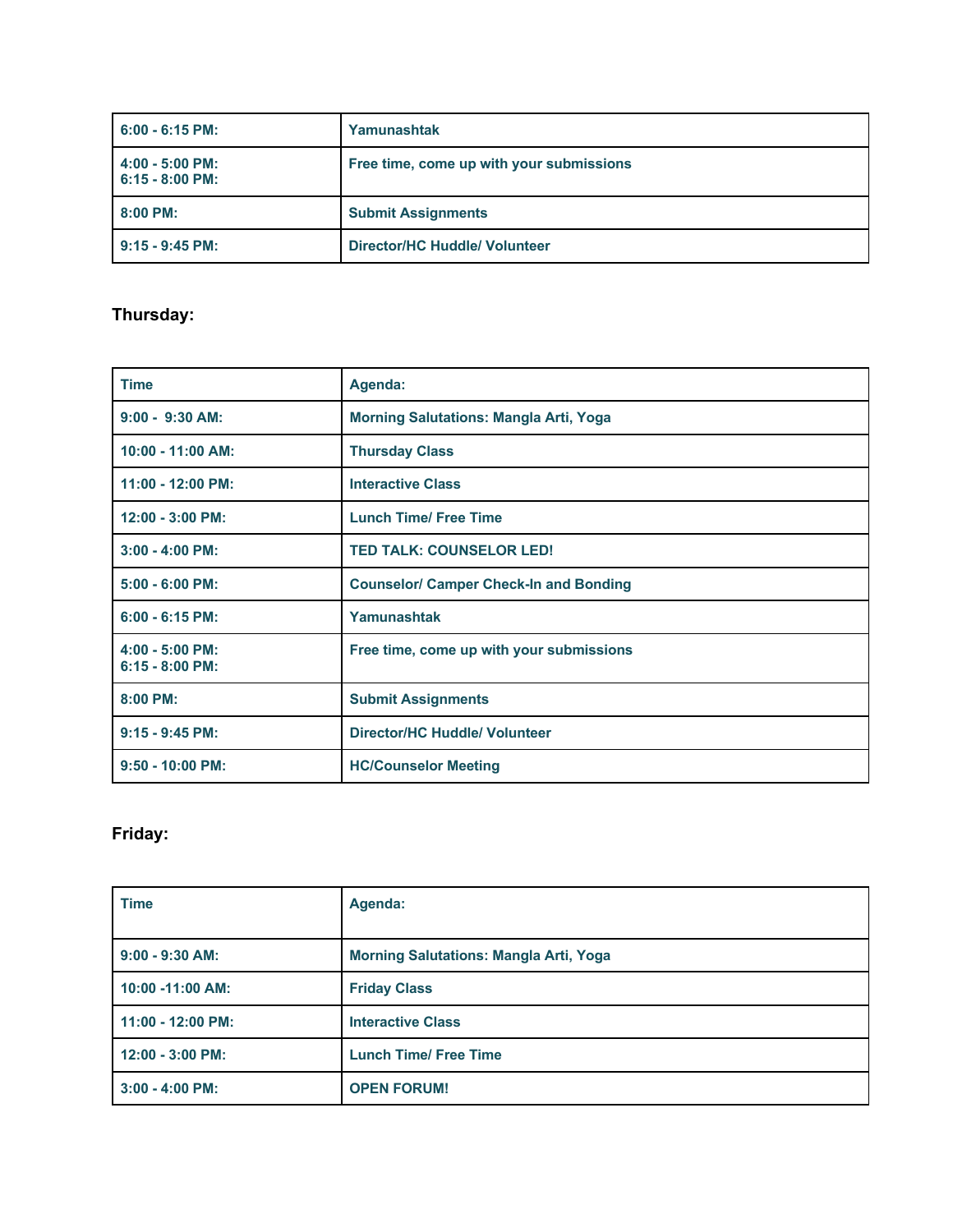| $4:00 - 5:00$ PM:<br>$6:15 - 8:00$ PM: | Free time, come up with your submission       |
|----------------------------------------|-----------------------------------------------|
| $5:00 - 6:00$ PM:                      | <b>Counselor/ Camper Check-In and Bonding</b> |
| $6:00 - 6:15$ PM:                      | Yamunashtak                                   |
| 8:00 PM:                               | <b>Submit Assignments</b>                     |
| $8:00 - 9:30$ PM:                      | <b>GRAND FINALE CAMPFIRE</b>                  |
| $9:30 - 9:45$ PM:                      | <b>FAREWELL!</b>                              |

# **AGES: 13-16**

#### **SUNDAY:**

| <b>Time</b>         | Agenda:                                                                                                                   |
|---------------------|---------------------------------------------------------------------------------------------------------------------------|
| $9:00 - 10:00$ AM:  | Welcome Meet and Greet from Director and HC: introduction of volunteers, counselors,                                      |
| $10:00 - 11:30$ AM: | Breakout session with your Counselor Icebreakers, meet and greet, review of the weeks<br>schedule, review of the activity |
| $9:00 - 12:00$ PM:  | <b>Technical difficulties Q&amp;A with Neal and Brinda Auntie</b>                                                         |
| 11:30 - 12:30 PM:   | Lunch                                                                                                                     |
| $12:30 - 2:30$ PM:  | Inter-counselor group games / battles!                                                                                    |
| $2:30 - 8:00$ PM:   | Free time, come up with your submissions                                                                                  |
| $3:00 - 4:00$ PM:   | <b>COUNSELOR LED ACTIVITY!!:</b><br><b>GLOW UP CHALLENGE</b>                                                              |
| $5:00 - 6:00$ PM:   | <b>Counselor/Camper Bonding</b>                                                                                           |
| $6:00 - 6:15$ PM:   | Yamunashtak                                                                                                               |
| $8:00$ PM:          | <b>Submit Assignments</b>                                                                                                 |
| $9:15 - 9:45$ PM:   | Director/HC Huddle/ Volunteer                                                                                             |
| $9:50 - 10:30$ PM:  | <b>HC/Counselor Bonding</b>                                                                                               |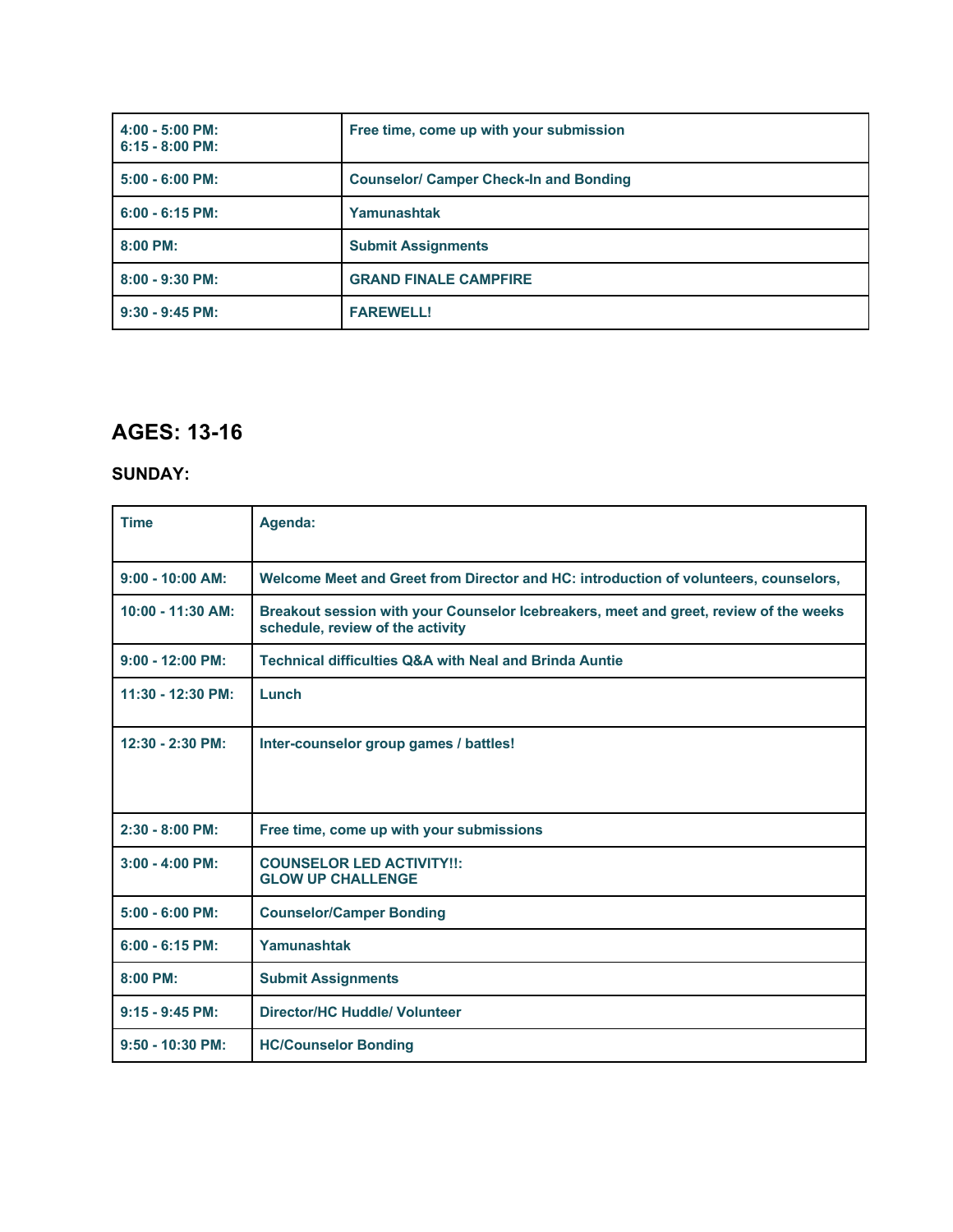# **Monday:**

| <b>Time</b>                            | Agenda:                                       |
|----------------------------------------|-----------------------------------------------|
| $9:00 - 9:30$ AM:                      | <b>Morning Salutations: Mangla Arti, Yoga</b> |
| 10:00 - 11:00 AM:                      | <b>Monday Class</b>                           |
| 11:00 - 12:00 PM:                      | <b>Interactive Class</b>                      |
| $12:00 - 3:00$ PM;                     | <b>Lunch Time/ Free Time</b>                  |
| $3:00 - 4:00$ PM:                      | <b>COUNSELOR LED DANCE TUTORIAL!!</b>         |
| $5:00 - 6:00$ PM:                      | <b>Counselor/ Camper Check-In and Bonding</b> |
| $6:00 - 6:15$ PM:                      | Yamunashtak                                   |
| $4:00 - 5:00$ PM:<br>$6:15 - 8:00$ PM: | Free time, come up with your submissions      |
| 8:00 PM:                               | <b>Submit Assignments</b>                     |
| $9:15 - 9:45$ PM:                      | <b>Director/HC Huddle/ Volunteer</b>          |

# **Tuesday:**

| <b>Time</b>                            | Agenda:                                       |
|----------------------------------------|-----------------------------------------------|
| $9:00 - 9:30$ am:                      | <b>Morning Salutations: Mangla Arti, Yoga</b> |
| $10:00 - 11:00$ AM:                    | <b>Tuesday Class</b>                          |
| $11:00 - 12:00$ PM:                    | <b>Interactive Class</b>                      |
| 12:00 - 3:00 PM:                       | <b>Lunch Time / Free Break</b>                |
| $3:00 - 4:00$ PM:                      | <b>COUNSELOR LED COOKING CLASS!</b>           |
| $5:00 - 6:00$ PM:                      | <b>Counselor/ Camper Check-In and Bonding</b> |
| $6:00 - 6:15$ PM:                      | Yamunashtak                                   |
| $4:00 - 5:00$ PM:<br>$6:15 - 8:00$ PM: | Free time, come up with your submissions      |
| 8:00 PM:                               | <b>Submit Assignments</b>                     |
| $9:15 - 9:45$ PM:                      | <b>Director/HC Huddle/ Volunteer</b>          |
| $9:50 - 10:00$ PM:                     | <b>HC/Counselor Meeting</b>                   |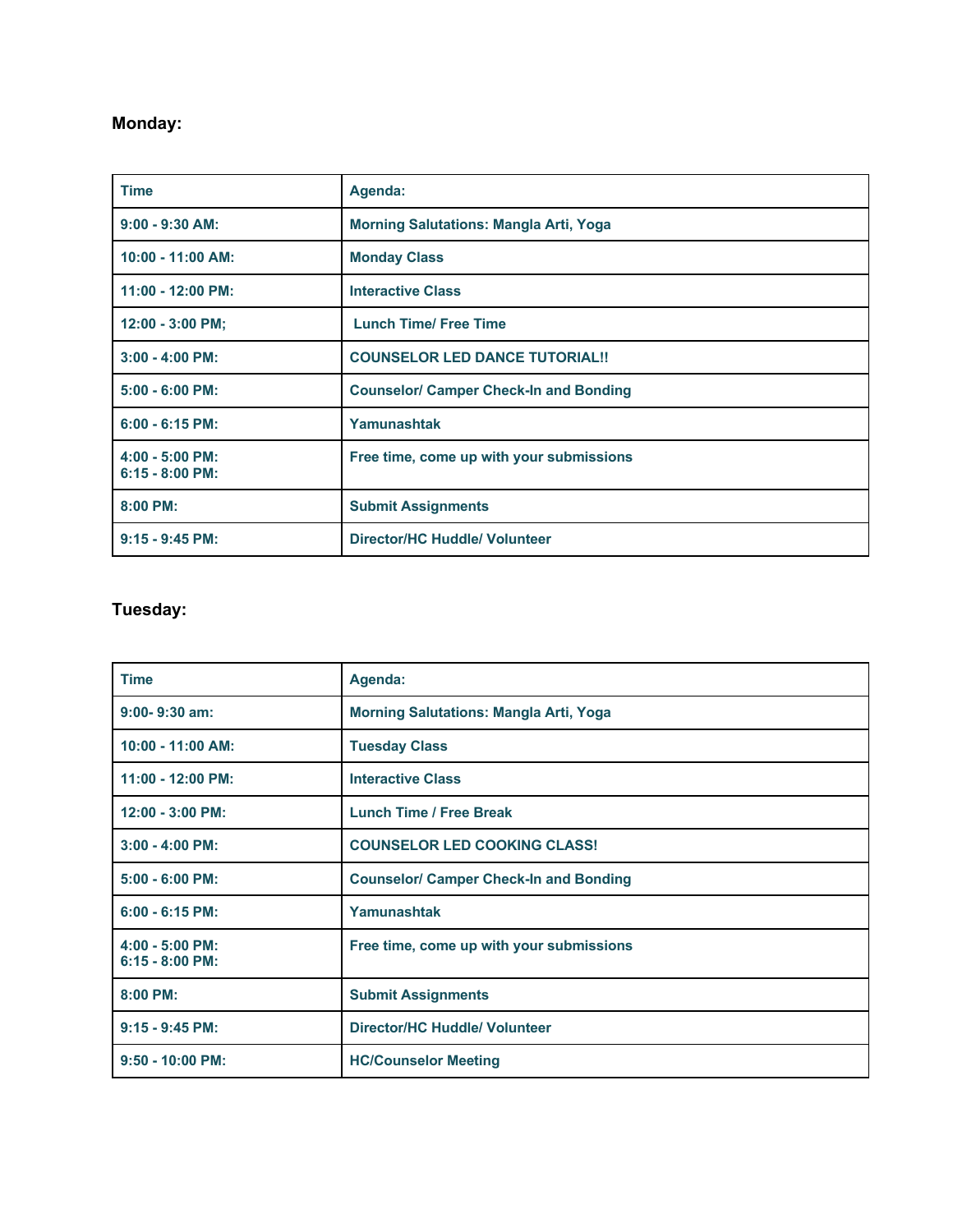### **Wednesday:**

| <b>Time</b>                            | Agenda:                                       |
|----------------------------------------|-----------------------------------------------|
| $9:00 - 9:30$ AM:                      | <b>Morning Salutations: Mangla Arti, Yoga</b> |
| $10:00 - 11:00$ AM:                    | <b>Wednesday Class</b>                        |
| 11:00-12:00 PM:                        | <b>Interactive Class</b>                      |
| $12:00 - 3:00$ PM:                     | <b>Lunch Time/ Free Time</b>                  |
| $3:00 - 4:00$ PM:                      | <b>CRAFTY COUNSELOR CLASS!!</b>               |
| $5:00 - 6:00$ PM:                      | <b>Counselor/ Camper Check-In and Bonding</b> |
| $6:00 - 6:15$ PM:                      | Yamunashtak                                   |
| $4:00 - 5:00$ PM:<br>$6:15 - 8:00$ PM: | Free time, come up with your submissions      |
| 8:00 PM:                               | <b>Submit Assignments</b>                     |
| $9:15 - 9:45$ PM:                      | <b>Director/HC Huddle/ Volunteer</b>          |

### **Thursday:**

| <b>Time</b>                            | Agenda:                                       |
|----------------------------------------|-----------------------------------------------|
| $9:00 - 9:30$ AM:                      | <b>Morning Salutations: Mangla Arti, Yoga</b> |
| 10:00 -11:00 AM:                       | <b>Thursday Class</b>                         |
| 11:00 - 12:00 PM:                      | <b>Interactive Class</b>                      |
| 12:00 - 3:00 PM:                       | <b>Lunch Time/ Free Time</b>                  |
| $3:00 - 4:00$ PM:                      | <b>TED TALK: COUNSELOR LED!</b>               |
| $5:00 - 6:00$ PM:                      | <b>Counselor/ Camper Check-In and Bonding</b> |
| $6:00 - 6:15$ PM:                      | Yamunashtak                                   |
| $4:00 - 5:00$ PM:<br>$6:15 - 8:00$ PM: | Free time, come up with your submissions      |
| $8:00$ PM:                             | <b>Submit Assignments</b>                     |
| 9:15 - 9:45 PM:                        | <b>Director/HC Huddle/ Volunteer</b>          |
| $9:50 - 10:00$ PM:                     | <b>HC/Counselor Meeting</b>                   |